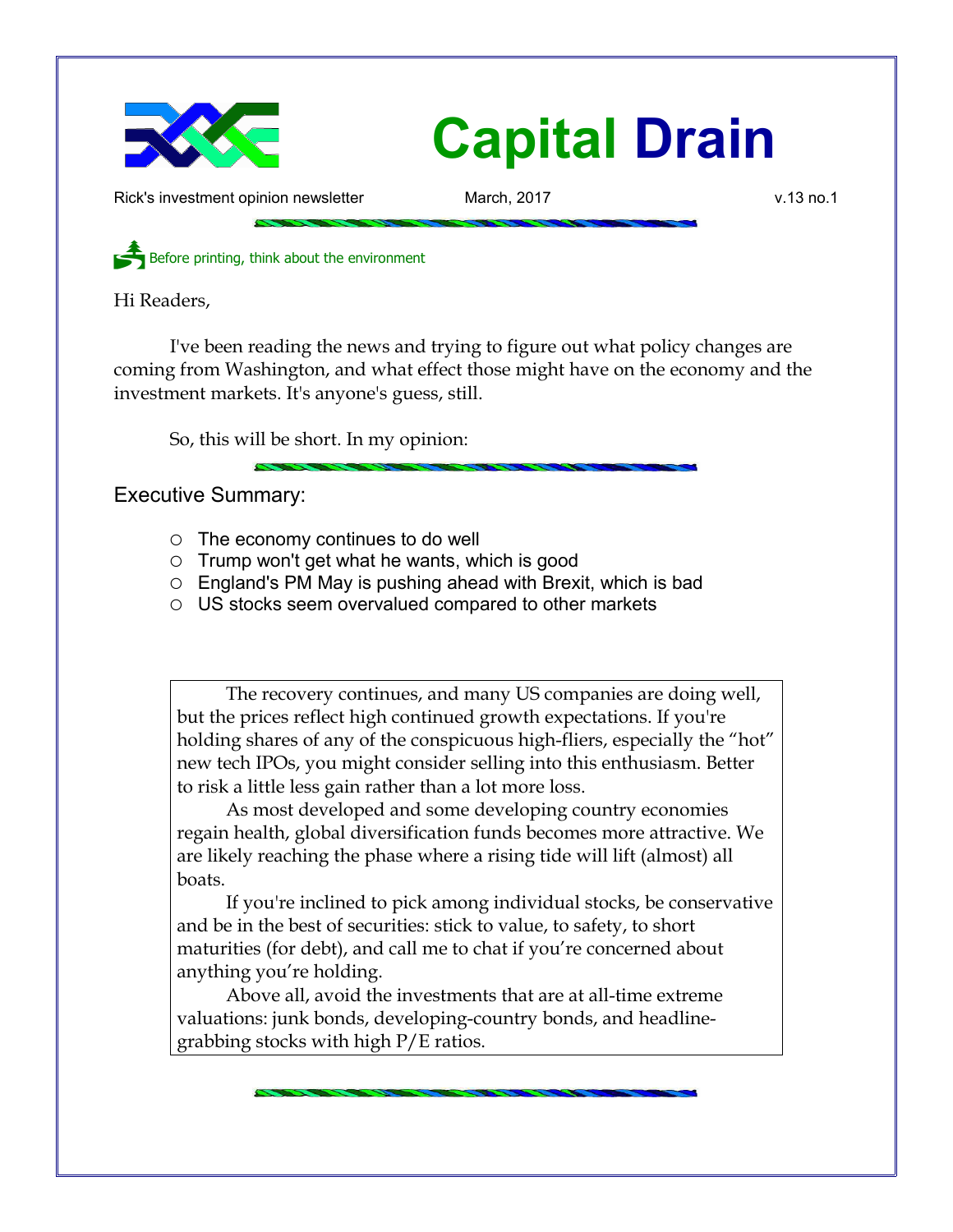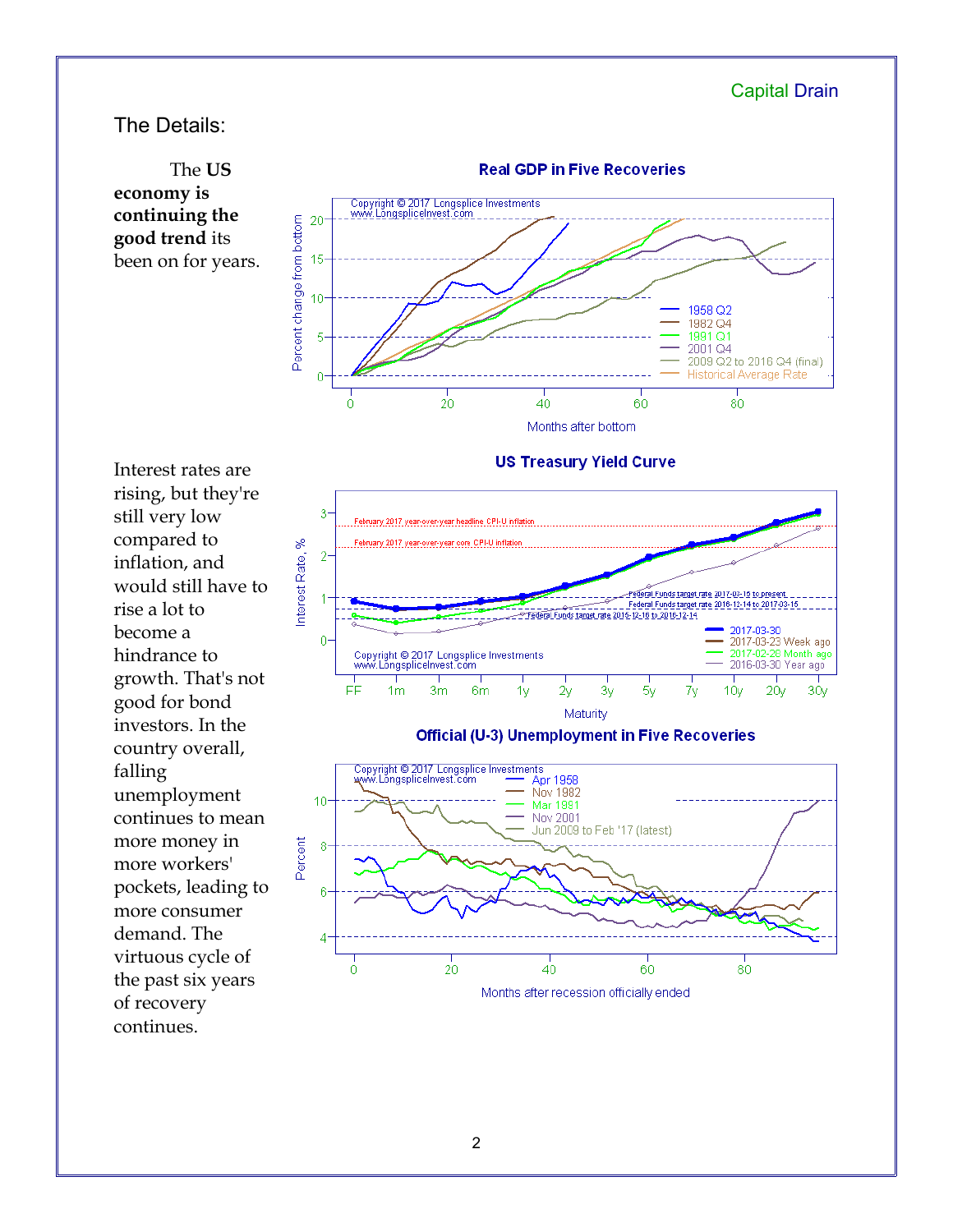## Capital Drain

Sixty days into the **Trump administration**, we still don't know what substantive changes he'll make. He made a lot of campaign promises, some contradictory, but it's clear he didn't have any plans behind the promises.

For example, his big promise to end Obama Care died in Congress because the conservative hard core wouldn't support it. It may look like Republicans are in a strong position, controlling the presidency and both houses of Congress. That's deceptive: the Republican party has many factions now: a religious morality wing, a pro-big-business wing, a pro-billionaire wing, and traditional Conservatives. As we saw in the Obama Care fight, those factions have very different interests.

One's opinions can change quickly when faced with the actual results of one's actions.

It turns out Obama Care is pretty popular with actual working people. No one wants to pay the political price for taking it away from millions of voters.

It turns out Mexico is definitely not going to pay for a wall, and a wall that long is expensive.

Some of what's being done by Executive Order is pointless. Companies aren't going to build more coal-burning plants or higher-emission cars, because they know that the clean air regulations that were just eliminated can come back with the very next administration. Many companies have acknowledged the scientific conclusion that anthropogenic climate change is real and a threat and we can reduce the threat. For example, energy giant Exxon Mobil urged President Trump to stick with the Paris Agreement on climate change. $1$ 

Similarly, on trade deals already in effect, it's not clear what the president can do unilaterally. Congress is involved in treaties. There will be pork barrel issues.

Tax reform is potentially even more explosive than health care reform. It turns out giving massive tax breaks to the very rich is easy to spot and extremely unpopular with almost everyone.

So in short, we don't know of any economic variable that the Trump administration can and will change. It's not certain that anyone in the administration really has a clearer view than we do. We just have to see what develops.

The British departure from the EU, or **Brexit**, is not going as its proponents had hoped. It was, at best, an under-planned slogan of an idea, and the devilish details are coming up fast. None the less, Prime Minister May has kept her promise to push the

<span id="page-2-0"></span><sup>1</sup> Matt Egan, "Exxon to Trump: Don't ditch Paris climate change deal," CNN.com, 29 Mar 2017, Cable News Network, A Time Warner Company, 2 Apr 2017 <http://money.cnn.com/2017/03/29/investing/exxon-trump-paris-climate-change/>.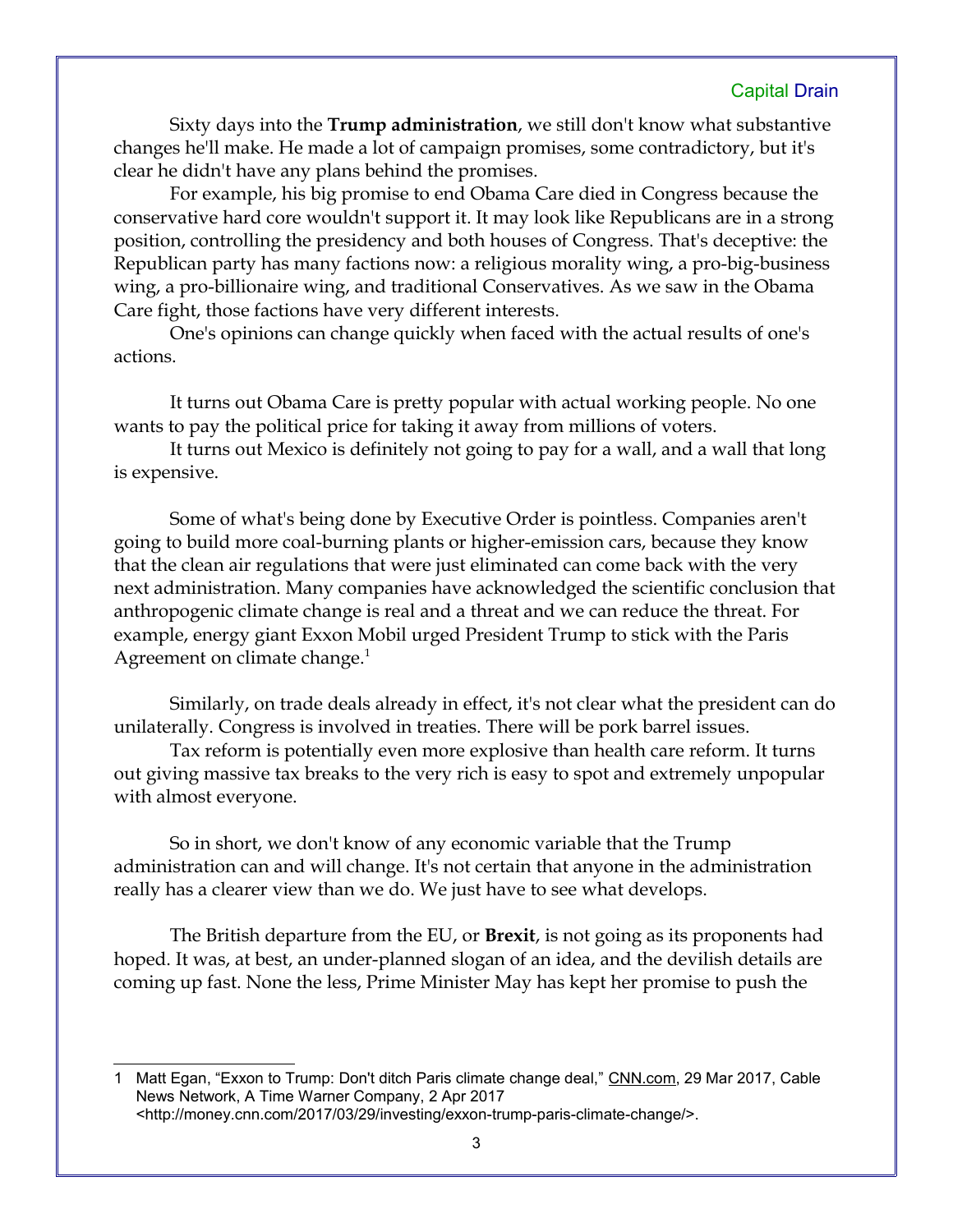exit process forward. She has given the official Article 50 notice to the EU that begins the two-year process of deciding the terms of the split.

Despite pre-referendum predictions to the contrary, financial companies are moving some of their operations and people out of London to EU cities.<sup>[2](#page-3-0)</sup> Contrary to pre-referendum hopes, the EU is taking a hard line in the negotiations, putting EU citizens and companies first in their priorities.<sup>[3](#page-3-1)</sup>

Nearly a year has passed since the UK exit referendum passed. It was not clear then what the UK government supporters of the Brexit thought they would gain. It is still not clear. Prime Minister May says only that she'll bargain to get the best possible deal for all the citizens of the UK. Having already said they're leaving, it is hard to imagine what negotiating leverage the UK government has. They have no "or else." It is not credible that if pushed too hard by the EU negotiators, that the UK would be able to say "Well, if you're going to be that way, we'll just stay. Take that!" I don't think this will end at all well for the people of the United Kingdom.

Despite all this uncertainty (which markets famously hate) the **US stock markets** have been charging upward. Likewise the dollar has risen. The US financial markets seem now like the UK electorate seemed a year ago: everyone thought that they'd get the changes they wanted, and no one thought they'd get hurt.

The only concrete Trump policy thus far was weakening the environmental laws, which will benefit only a handful of coal mining companies. Even for them, the Executive Order marks a stay of execution, not a pardon. The pressure on mining (water pollution) and coal (air pollution) will not go away.

What companies will benefit from the next action, whatever it will be? Obviously, we don't know who, and we don't know how much, and we don't know who will be hurt as a consequence.

None of that inspires me with confidence that the stock market gains are justified, or that they'll endure. I'm re-visiting the US stocks I'm holding, as well as other parts of the world that may be good for diversification. I'll let you know what I come up with.

It's time to check the spelling and ship this to you.

If you have any questions, please write or phone. If you want to read more, the company [web site](http://www.LongspliceInvest.com/newsletter.shtml) has archived editions of this letter, lots of charts, and links to other interesting sites. There's also a [web log](http://www.LongspliceInvestments.com/ricksblog) where I discuss the process and progress of starting the mutual fund, along with occasional economic or investing thoughts..

<span id="page-3-0"></span><sup>2</sup> Graham Ruddick, "Leading City firms begin to lay groundwork for London jobs exodus," TheGuardian.com, 30 Mar 2017, Guardian News and Media Limited, 2 Apr 2017 <https://www.theguardian.com/business/2017/mar/30/jp-morgan-dublin-office-building-1000-jobs-citylondon>.

<span id="page-3-1"></span><sup>3</sup> Robin Emmott and Alastair Macdonald, "EU offers Brexit trade talks, sets tough transition terms," Reuters, 31 Mar 2017, Reuters News Agency, 2 Apr 2017 <http://www.reuters.com/article/us-britaineu-idUSKBN171391>.